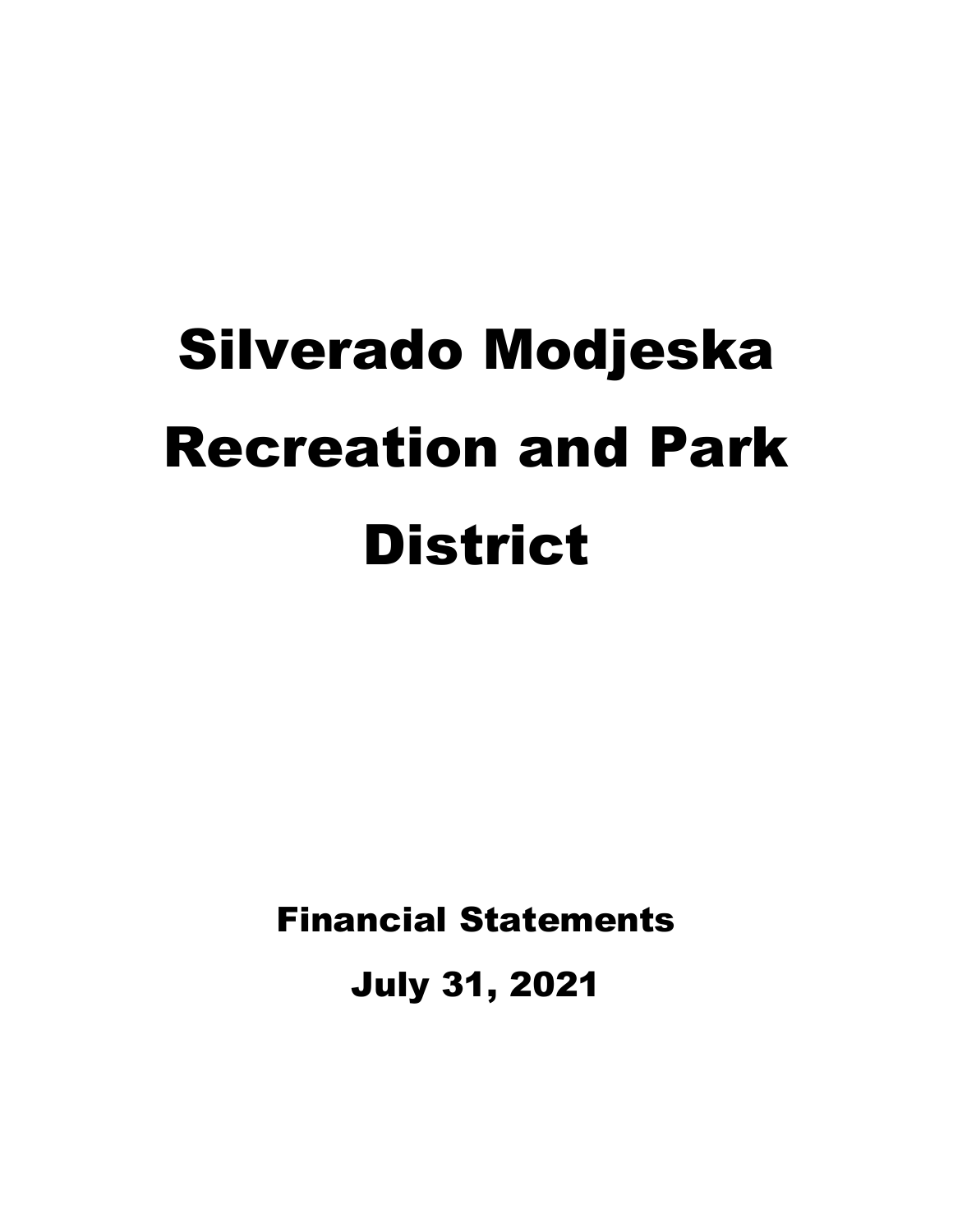## 11:27 AM Silverado Modjeska Recreation & Parks District 08/11/21 **Profit & Loss**

|                                                                                                                                                                   | <b>Jul 21</b>                                  | <b>Jul 21</b>                                  |  |
|-------------------------------------------------------------------------------------------------------------------------------------------------------------------|------------------------------------------------|------------------------------------------------|--|
| <b>Income</b><br>60000 · Recreation Program Income<br>60003 · Silverado Summer Concert Series<br>60007 · Flea Market                                              | 2,520.00<br>120.00                             | 2,520.00<br>120.00                             |  |
| Total 60000 · Recreation Program Income                                                                                                                           | 2,640.00                                       | 2,640.00                                       |  |
| 6620 Rents and Concessions                                                                                                                                        | 50.00                                          | 50.00                                          |  |
| 7960 Donations/Gifts                                                                                                                                              | 555.00                                         | 555.00                                         |  |
| <b>Total Income</b>                                                                                                                                               | 3,245.00                                       | 3,245.00                                       |  |
| <b>Expense</b><br>0702 · Telephone<br>1300 · Maintenance - Equipment<br>1400 · Maintenance - Bldgs & Improvs<br>14001 · Landscaping                               | 384.25<br>128.38<br>125.00                     | 384.25<br>128.38<br>125.00                     |  |
| Total 1400 · Maintenance - Bldgs & Improvs                                                                                                                        | 125.00                                         | 125.00                                         |  |
| 1500 Donations                                                                                                                                                    | 946.00                                         | 946.00                                         |  |
| 1600 Memberships<br>1900 · Professional/Specialized Srvcs<br>19002 · Legal Services<br>19005 · Administrative<br>19006 · Bookkeeping<br>19009 Website Maintenance | 463.30<br>225.00<br>15.00<br>2,250.00<br>62.25 | 463.30<br>225.00<br>15.00<br>2,250.00<br>62.25 |  |
| Total 1900 · Professional/Specialized Srvcs                                                                                                                       | 2,552.25                                       | 2,552.25                                       |  |
| 2800 · Utilities<br>28001 Electricity<br>28002 · Waste Disposal<br>28005 Water                                                                                    | 76.31<br>505.79<br>406.40                      | 76.31<br>505.79<br>406.40                      |  |
| Total 2800 · Utilities                                                                                                                                            | 988.50                                         | 988.50                                         |  |
| 50000 · Recreation Program Expense<br>50003 · Silverado Summer Concerts<br>50000 · Recreation Program Expense - Other                                             | 359.81<br>946.00                               | 359.81<br>946.00                               |  |
| Total 50000 · Recreation Program Expense                                                                                                                          | 1,305.81                                       | 1,305.81                                       |  |
| <b>Total Expense</b>                                                                                                                                              | 6,893.49                                       | 6,893.49                                       |  |
| Net Income                                                                                                                                                        | $-3,648.49$                                    | $-3,648.49$                                    |  |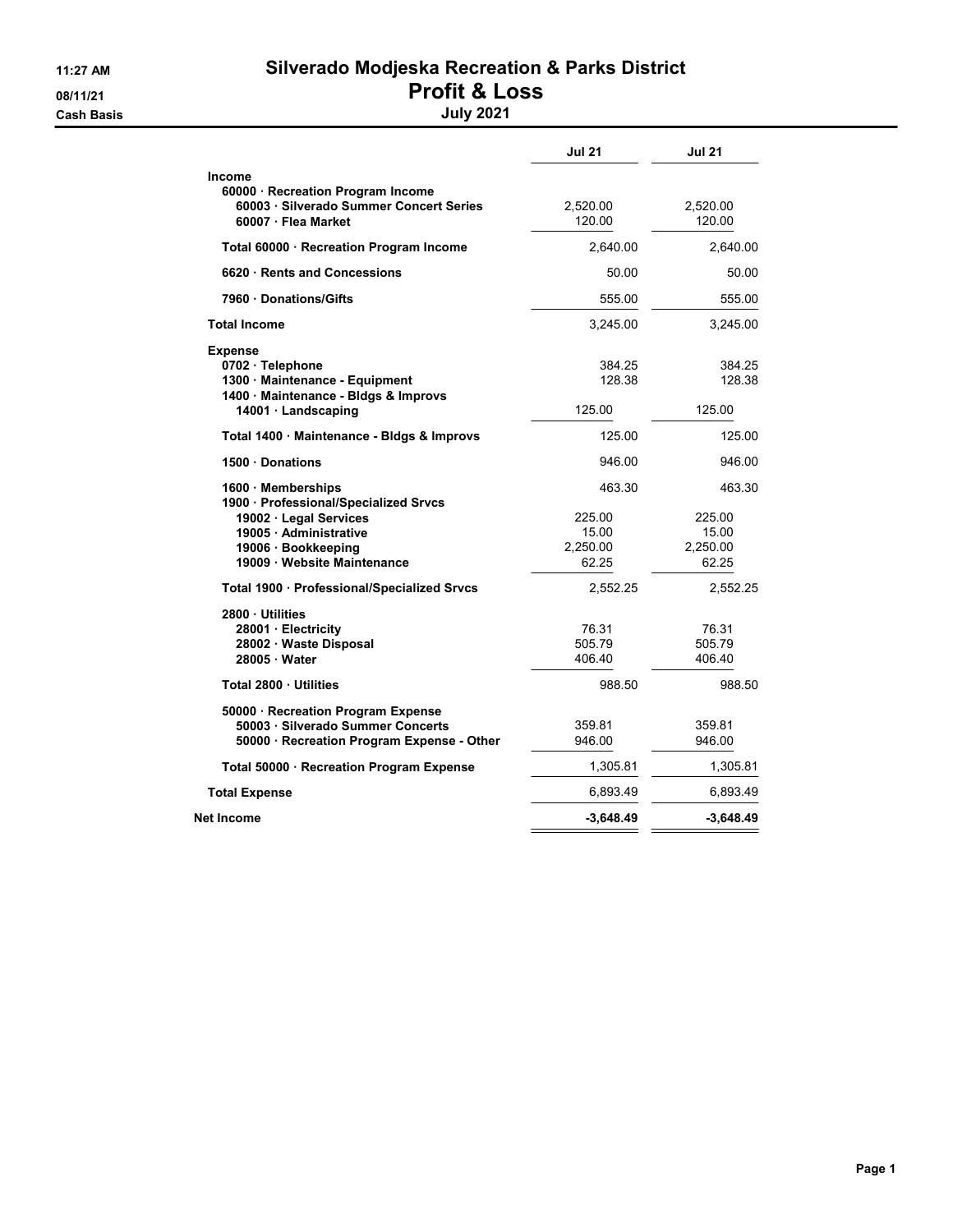Cash Basis July 2021

## 11:30 AM Silverado Modjeska Recreation & Parks District 08/11/21 **Profit & Loss**

|                                                                                                                                                                       | <b>TOTAL</b>                                   |
|-----------------------------------------------------------------------------------------------------------------------------------------------------------------------|------------------------------------------------|
| <b>Income</b><br>60000 · Recreation Program Income<br>60003 · Silverado Summer Concert Series<br>60007 · Flea Market                                                  | 2,520.00<br>120.00                             |
| Total 60000 · Recreation Program Income                                                                                                                               | 2,640.00                                       |
| 6620 Rents and Concessions                                                                                                                                            | 50.00                                          |
| 7960 Donations/Gifts                                                                                                                                                  | 555.00                                         |
| <b>Total Income</b>                                                                                                                                                   | 3,245.00                                       |
| <b>Expense</b><br>0702 · Telephone<br>1300 · Maintenance - Equipment<br>1400 · Maintenance - Bldgs & Improvs<br>14001 · Landscaping                                   | 384.25<br>128.38<br>125.00                     |
| Total 1400 · Maintenance - Bldgs & Improvs                                                                                                                            | 125.00                                         |
| 1500 Donations                                                                                                                                                        | 946.00                                         |
| 1600 · Memberships<br>1900 · Professional/Specialized Srvcs<br>19002 · Legal Services<br>19005 · Administrative<br>19006 · Bookkeeping<br>19009 · Website Maintenance | 463.30<br>225.00<br>15.00<br>2,250.00<br>62.25 |
| Total 1900 · Professional/Specialized Srvcs                                                                                                                           | 2,552.25                                       |
| 2800 Utilities<br>28001 · Electricity<br>28002 · Waste Disposal<br>28005 · Water                                                                                      | 76.31<br>505.79<br>406.40                      |
| Total 2800 · Utilities                                                                                                                                                | 988.50                                         |
| 50000 · Recreation Program Expense<br>50003 · Silverado Summer Concerts<br>50000 · Recreation Program Expense - Other                                                 | 359.81<br>946.00                               |
| Total 50000 · Recreation Program Expense                                                                                                                              | 1,305.81                                       |
| <b>Total Expense</b>                                                                                                                                                  | 6,893.49                                       |
| Net Income                                                                                                                                                            | $-3,648.49$                                    |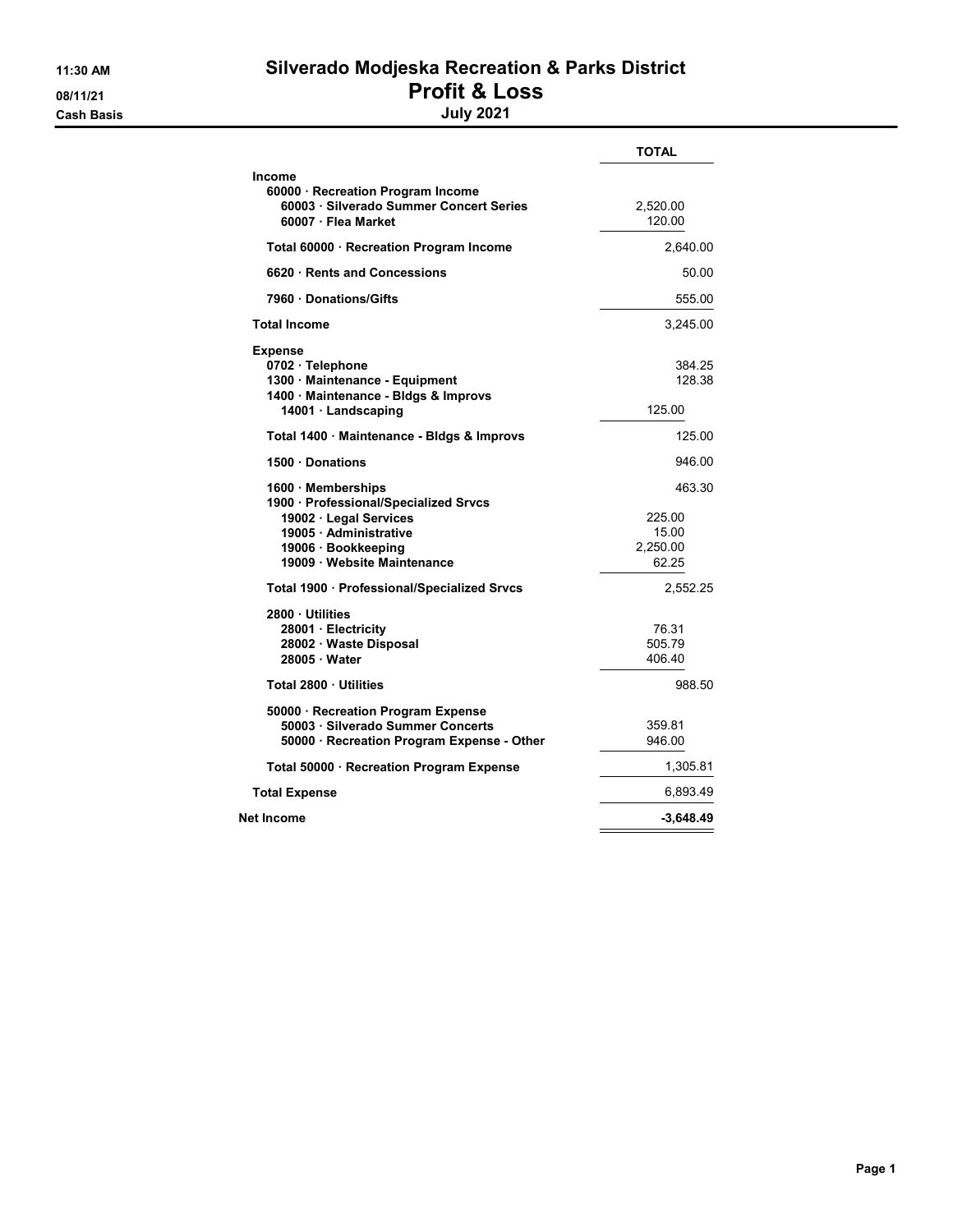## 10:52 AM Silverado Modjeska Recreation & Parks District 08/11/21 **Balance Sheet**

Cash Basis **As of July 31, 2021** 

|                                                                              | Jul 31, 21             |
|------------------------------------------------------------------------------|------------------------|
| <b>ASSETS</b>                                                                |                        |
| <b>Current Assets</b><br><b>Checking/Savings</b>                             |                        |
| 8010 County Checking Account                                                 | 137,088.35             |
| 8020 · BofA Rec Checking Account                                             | 112,628.82             |
| <b>Total Checking/Savings</b>                                                | 249,717.17             |
| <b>Other Current Assets</b>                                                  |                        |
| 8250 · Interest Receivable                                                   | 125.67                 |
| <b>Total Other Current Assets</b>                                            | 125.67                 |
| <b>Total Current Assets</b>                                                  | 249,842.84             |
| <b>Other Assets</b>                                                          |                        |
| 8211 Interfund Receivable                                                    |                        |
| 82111 · Loan to SCC (2nd Loan)<br>8211 Interfund Receivable - Other          | 66,447.95<br>66,048.00 |
|                                                                              |                        |
| Total 8211 Interfund Receivable                                              | 132,495.95             |
| <b>Total Other Assets</b>                                                    | 132,495.95             |
| TOTAL ASSETS                                                                 | 382,338.79             |
| <b>LIABILITIES &amp; EQUITY</b><br>Liabilities<br><b>Current Liabilities</b> |                        |
| <b>Accounts Payable</b><br>9010 Accounts Payable                             | $-9.16$                |
| 9025 · Stale Dated Payable                                                   | 50.00                  |
| <b>Total Accounts Payable</b>                                                | 40.84                  |
|                                                                              |                        |
|                                                                              |                        |
| <b>Other Current Liabilities</b><br>9001 CAPRI Stage Repair Funds            | 8,584.88               |
| 9120 Development Deposits                                                    | 13,600.00              |
| <b>Total Other Current Liabilities</b>                                       | 22,184.88              |
| <b>Total Current Liabilities</b>                                             | 22,225.72              |
| <b>Total Liabilities</b>                                                     | 22,225.72              |
| Equity                                                                       |                        |
| 3900 · Retained Earnings                                                     | -5,762.86              |
| 9990 Fund Balance-Unrestricted                                               | 369,524.42             |
| <b>Net Income</b>                                                            | $-3,648.49$            |
| <b>Total Equity</b>                                                          | 360,113.07             |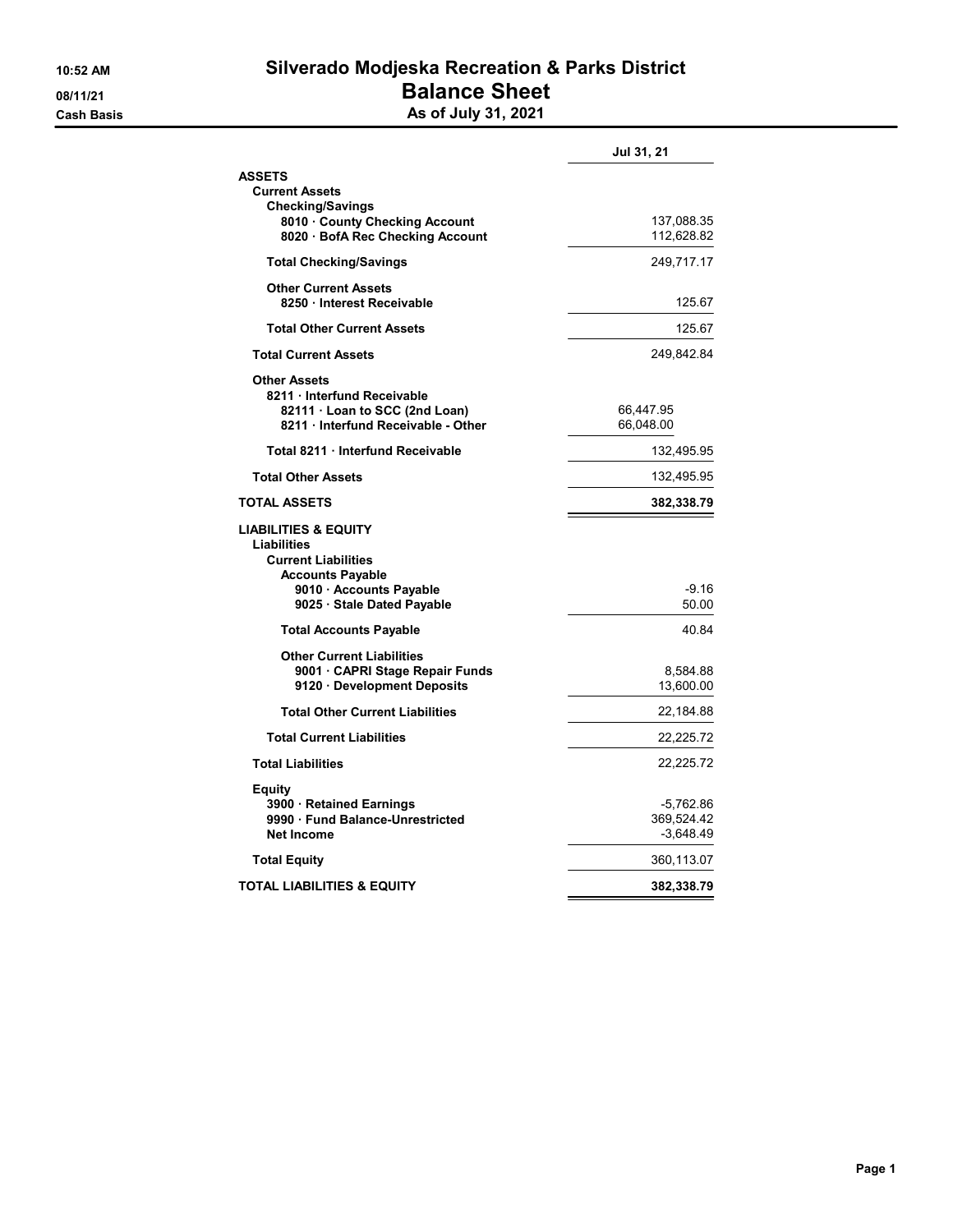## 10:48 AM Silverado Modjeska Recreation & Parks District 08/11/21 Contraction List by Vendor

July 2021

| <b>Type</b>                          | <b>Date</b> | <b>Num</b> | Memo                  | <b>Account</b>           | Cir      | <b>Split</b>               | <b>Debit</b> | <b>Credit</b> |
|--------------------------------------|-------------|------------|-----------------------|--------------------------|----------|----------------------------|--------------|---------------|
| AT&T                                 |             |            |                       |                          |          |                            |              |               |
| Check                                | 07/02/2021  |            | 714-649-2850          | $8020 \cdot$ BofA Rec Ch | X        | $0702 \cdot$ Telepho       |              | 99.95         |
| <b>Bennett Design</b>                |             |            |                       |                          |          |                            |              |               |
| <b>Bill Pmt - Check</b>              | 07/02/2021  | 3430       | Inv 10780             | $8020 \cdot$ BofA Rec Ch |          | $9010 \cdot$ Account       |              | 62.25         |
| Cole & Huber, LLC                    |             |            |                       |                          |          |                            |              |               |
| Bill                                 | 07/06/2021  | 37566      | Invoice 37566         | 9010 · Accounts Pa       |          | -SPLIT-                    |              | 225.00        |
| <b>Bill Pmt - Check</b>              | 07/23/2021  | 3441       | Invoice 37566         | 8020 · BofA Rec Ch       | $\times$ | $9010 \cdot$ Account       |              | 225.00        |
| <b>County of Orange</b>              |             |            |                       |                          |          |                            |              |               |
| Bill                                 | 07/02/2021  | GA21       | FY 2021-2022          | 9010 · Accounts Pa       |          | $1600 \cdot \text{Member}$ |              | 463.30        |
| <b>Bill Pmt -Check</b>               | 07/16/2021  | 3435       | FY 2021-2022          | 8020 · BofA Rec Ch       | X        | 9010 · Account             |              | 463.30        |
| <b>Cox Communications</b>            |             |            |                       |                          |          |                            |              |               |
| Check                                | 07/23/2021  |            | Account #001          | 8020 · BofA Rec Ch       | X        | 0702 · Telepho             |              | 284.30        |
| <b>Fredette, Edward</b>              |             |            |                       |                          |          |                            |              |               |
| <b>Bill Pmt - Check</b>              | 07/23/2021  | 3439       | Out of Pocket         | 8020 · BofA Rec Ch       |          | $9010 \cdot$ Account       |              | 81.42         |
| <b>Home Depot</b>                    |             |            |                       |                          |          |                            |              |               |
| Bill                                 | 07/05/2021  | 39727      | 6035 3225 31          | 9010 · Accounts Pa       |          | $1300 \cdot$ Mainten       |              | 46.96         |
| <b>Bill Pmt - Check</b>              | 07/23/2021  | 3440       | 6035 3225 31          | $8020 \cdot$ BofA Rec Ch |          | $9010 \cdot$ Account       |              | 46.96         |
| <b>Irvine Ranch Water District</b>   |             |            |                       |                          |          |                            |              |               |
| Check                                | 07/19/2021  |            | Auto Dbt              | 8020 · BofA Rec Ch       | Χ        | $28005 \cdot Water$        |              | 142.96        |
| Check                                | 07/19/2021  |            | Auto Dbt              | $8020 \cdot$ BofA Rec Ch | $\times$ | $28005 \cdot Water$        |              | 12.69         |
| Check                                | 07/21/2021  |            | Auto Dbt              | $8020 \cdot$ BofA Rec Ch | X        | $28005 \cdot Water$        |              | 250.75        |
| mike silberman                       |             |            |                       |                          |          |                            |              |               |
| Bill                                 | 07/09/2021  |            | VOID: Mud a           | 9010 · Accounts Pa       | X        | $14002 \cdot$ Repair       | 0.00         |               |
| Bill                                 | 07/09/2021  |            | VOID: Mud a           | 9010 · Accounts Pa       | X        | $14002 \cdot$ Repair       | 0.00         |               |
| <b>Bill Pmt -Check</b>               | 07/09/2021  | 3432       | VOID: Mud a           | 8020 · BofA Rec Ch       | $\times$ | $9010 \cdot$ Account       | 0.00         |               |
| Bill                                 | 07/09/2021  |            | Mud and Debr          | 9010 · Accounts Pa       |          | 1500 · Donations           |              | 946.00        |
| <b>Bill Pmt -Check</b>               | 07/09/2021  | 3433       | Mud and Debr          | $8020 \cdot$ BofA Rec Ch |          | 9010 · Account             |              | 946.00        |
| Morris, Julie                        |             |            |                       |                          |          |                            |              |               |
| Bill                                 | 07/22/2021  | Out of     | Out-Of-Pocke          | $9010 \cdot$ Accounts Pa |          | -SPLIT-                    |              | 359.81        |
| <b>Bill Pmt - Check</b>              | 07/23/2021  | 3436       | Out-Of-Pocke          | 8020 · BofA Rec Ch       |          | 9010 · Account             |              | 359.81        |
| <b>One Counted Finch Bookkeeping</b> |             |            |                       |                          |          |                            |              |               |
| Bill                                 | 07/22/2021  | 2021-4     | <b>April Services</b> | 9010 · Accounts Pa       |          | $19006 \cdot Book$         |              | 750.00        |
| Bill                                 | 07/22/2021  | 2021-5     | May Services          | 9010 · Accounts Pa       |          | 19006 · Bookk              |              | 750.00        |
| Bill                                 | 07/22/2021  | 2021-6     | June Services         | 9010 Accounts Pa         |          | 19006 · Bookk              |              | 750.00        |
| <b>Bill Pmt -Check</b>               | 07/23/2021  | 3437       |                       | 8020 · BofA Rec Ch       |          | 9010 · Account             |              | 2,250.00      |
| Southern California Edison           |             |            |                       |                          |          |                            |              |               |
| Check                                | 07/26/2021  |            | 700390193052          | $8020 \cdot$ BofA Rec Ch | X        | $28001 \cdot$ Electri      |              | 76.31         |
| <b>Specialized Tree Works</b>        |             |            |                       |                          |          |                            |              |               |
| General Journal                      | 07/13/2021  | R          | Reverse of G          | 8020 · BofA Rec Ch       | X        | $14001 \cdot$ Lands        | 1,125.00     |               |
| <b>Bill Pmt -Check</b>               | 07/16/2021  | 3431       | SMRPD May             | $8020 \cdot$ BofA Rec Ch | X.       | $9010 \cdot$ Account       |              | 600.00        |
| <b>Bill Pmt - Check</b>              | 07/23/2021  | 3438       | SMRPD 2021            | 8020 · BofA Rec Ch       |          | $9010 \cdot$ Account       |              | 650.00        |
| <b>Waste Management of OC</b>        |             |            |                       |                          |          |                            |              |               |
| Check                                | 07/22/2021  |            | <b>SMRPD</b>          | $8020 \cdot$ BofA Rec Ch | X        | 28002 · Waste              |              | 241.57        |
| Check                                | 07/22/2021  |            | <b>SCC</b>            | $8020 \cdot$ BofA Rec Ch | X        | 28002 · Waste              |              | 241.57        |
| Check                                | 07/22/2021  |            | Modjeska              | 8020 · BofA Rec Ch       | X        | 28002 · Waste              |              | 22.65         |